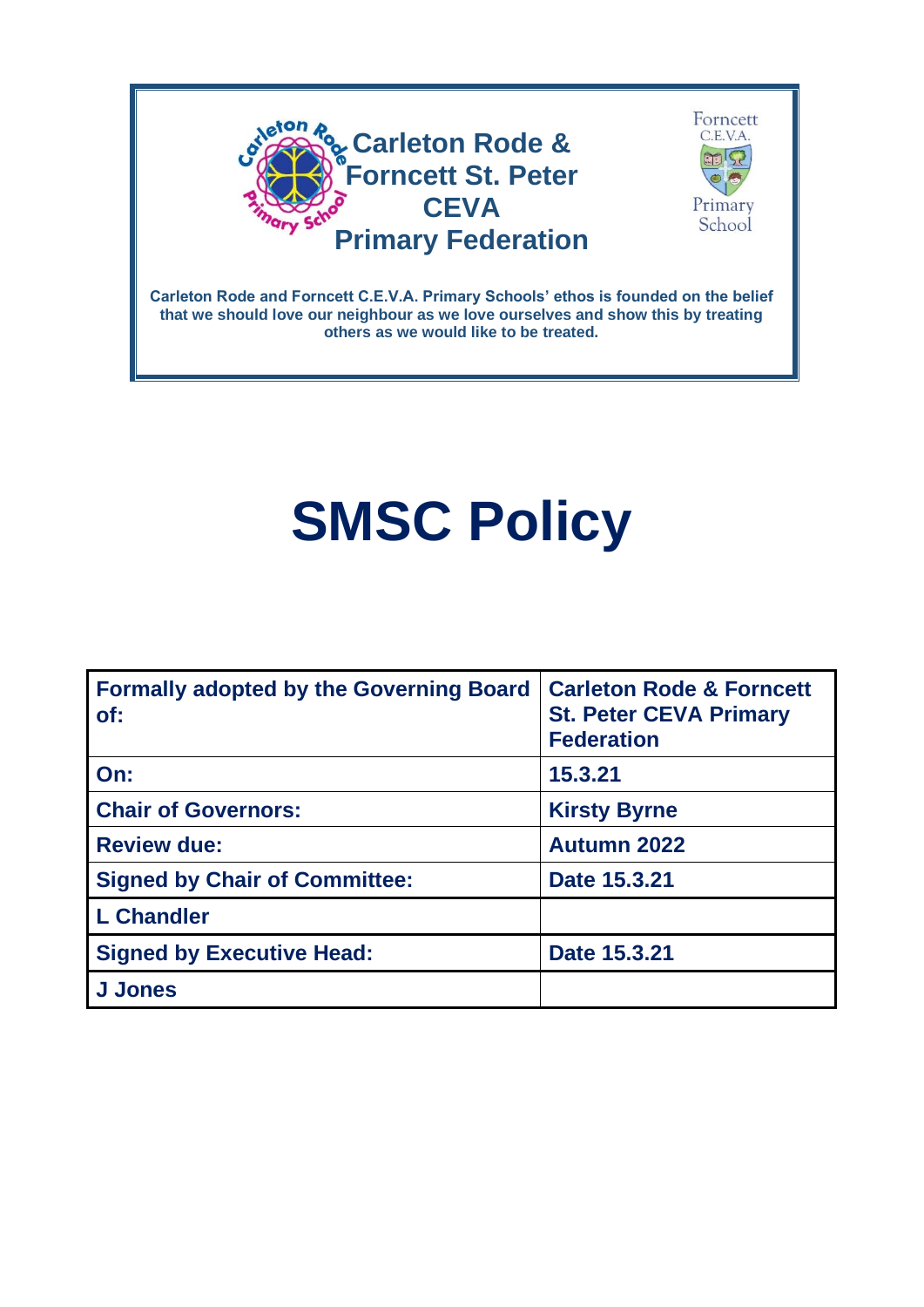#### **Introduction**

The Carleton Rode and Forncett Church of England Voluntary Aided Primary School Federation aims to offer the very best learning environment and promote high levels of self-esteem, emotional wellbeing and a lifelong love of learning.

The Christian belief that human beings are created in the image of God, and that each shares in God's purpose to bring life and allow creation to flourish, underpins the work and nature of the federation, and is endorsed in our federation's vision and values.

#### **Statement of Vision & Values**

'Love your neighbour as you love yourself' Matthew 22:39

Our Federation's ethos is founded on the belief that we should love our neighbour as we love ourselves and show this by treating others as we would like to be treated.

We also believe that:

· Every child really matters to us: Our schools are as inclusive and accepting as possible. We believe that all children possess gifts, talents and needs of some kind and that they should be valued for them. Provision should be as personal and meaningful as we can make it, allowing everyone to shine.

· Christian values are at the heart of our schools, helping to guide, inform and inspire us. We aim to love and treat one another as we love and treat ourselves.

· We should focus on the development of the whole child, providing them with a social, emotional, spiritual and cultural toolkit which will equip them for life, enabling them to grow into successful, well-balanced, resilient and thoughtful adults who make wise choices in a fast-changing world.

· Learning is enjoyable and becomes a lifelong passion for us all.

· Full engagement with our families, our local community and those further away is sought in order to build supportive understanding relationships and share expertise and resources for the benefit of all our children.

· Our children take the lead in environmental learning. We protect our environment and we aspire to being as sustainable as we can be to help safeguard our future.

#### **Guidelines**

All curriculum areas have a contribution to make to the child's spiritual, moral, social and cultural development and opportunities for this will be planned in each area of the curriculum.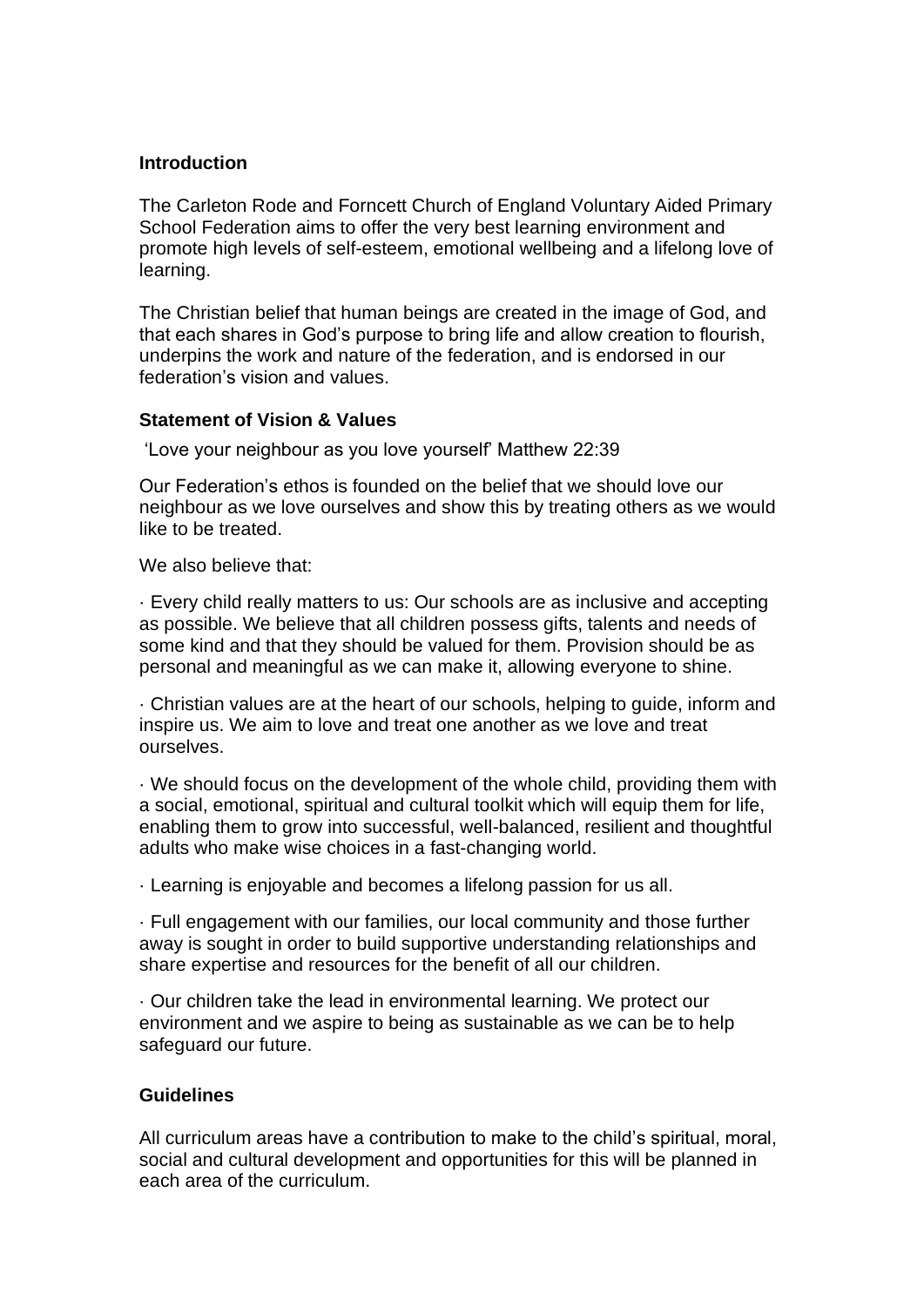Christian spirituality and Christian values and principles will be explored in all curriculum areas, especially in RE/Collective Worship, but the integrity and spirituality of children from no or other faith backgrounds will be respected. The diversity of spiritual traditions will be recognised, and children will be given access to alternative views.

All adults will model and promote expected behaviour, treating all people as unique and valuable individuals and showing respect for children and their families.

The school communities will be places where children can find acceptance for themselves as unique individuals and where forgiveness and the opportunity to start again is fundamental to the ethos of each school. This belief is reflected in our behaviour and anti-bullying policy.

Children should learn to differentiate between right and wrong in as far as their actions affect other people. They should understand the need for rules and the need to abide by rules for the good of everyone. Our schemes of work for Collective Worship and PHSE&C, all help to teach our children these important lessons for life. The staff and governors aim to be good role models to help children see these lessons put into daily practice.

## **General Aims**

- To ensure that everyone connected with the federation is aware of our vision, values and principles.
- To ensure a consistent approach to the delivery of SMSC issues through the curriculum and the general life of the federation.
- To ensure that a child's education is set within a context that is meaningful and appropriate to their age, aptitude and background.
- To ensure that children know what is expected of them and why.
- To give each child a range of opportunities to reflect upon and discuss their beliefs, feelings and responses to personal experience.
- To enable children to begin to develop an understanding of their social and cultural environment and an appreciation of the many cultures that now enrich our society.
- To give each child the opportunity to explore social and moral issues, and develop a sense of social and moral responsibility.
- To give children an awareness about mental health and wellbeing and provide them with tools and strategies for life.

## Spiritual Development

#### *As a Federation we aim to provide learning opportunities that will enable children to:*

- Sustain their self-esteem in their learning experience.
- Develop their capacity for critical and independent thought.
- Foster their emotional life and express their feelings
- Experience moments of stillness and reflection.
- Discuss their beliefs, feelings, values and responses to personal experiences.
- Form and maintain worthwhile and satisfying relationships
- Reflect on, consider and celebrate the wonders and mysteries of life.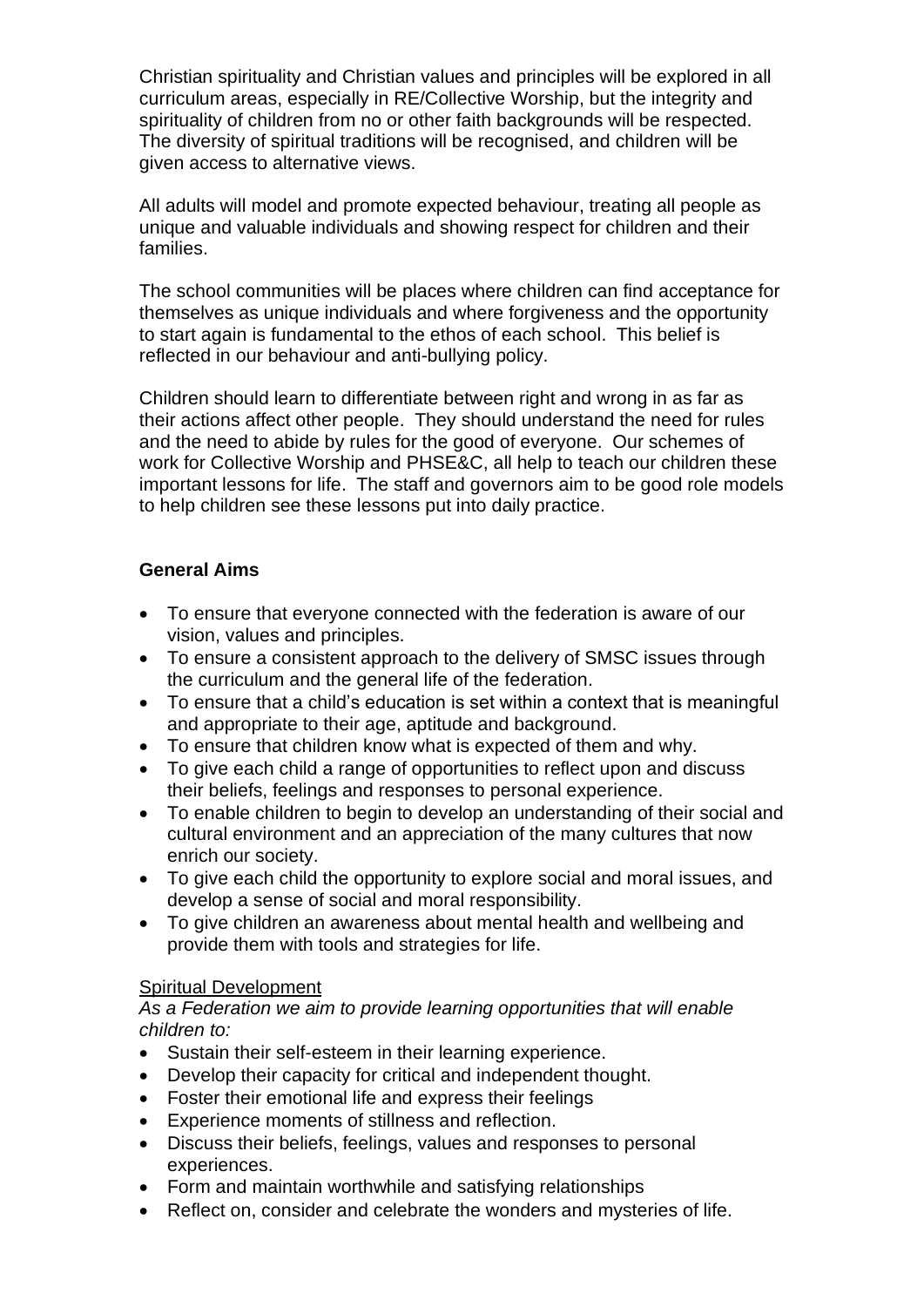#### Moral Development

*As a Federation we aim to provide learning opportunities that will enable children to:*

- Recognise the unique value of each individual.
- Recognise the challenge of Jesus' teaching.
- Listen and respond appropriately to the views of others.
- Gain the confidence to cope with setbacks and learn from mistakes.
- Take initiative and act responsibly with consideration for others.
- Distinguish between right and wrong.
- Show respect for the environment.
- Make informed and independent judgements.

## Social Development

*As a Federation we aim to promote opportunities that will enable children to:*

- Develop an understanding of their individual and group identity.
- Learn about service in the school and wider community.
- Begin to understand the Christian imperative for social justice and a concern for the disadvantaged.

## Cultural Development

*As a Federation we aim to promote opportunities that will enable children to:*

- Recognise the value and richness of cultural diversity in Britain, and how these influence individuals and society.
- Recognise Christianity as a world-wide faith with a variety of traditions.
- Develop an understanding of their social and cultural environment.
- Develop an understanding of Britain's local, national, European, Commonwealth and global dimensions.

# **Teaching and Organisation**

Development in SMSC will take place across all curriculum areas, within activities that encourage children to recognise the spiritual dimension of their learning, reflect on the significance of what they are learning, and to recognise any challenges that there may be to their own attitude and lifestyle.

All curriculum areas should seek illustrations and examples drawn from as wide a range of cultural contexts as possible.

*Class discussions and circle time will give children opportunities to:*

- Talk about personal experiences and feelings.
- Express and clarify their own ideas and beliefs.
- Speak about difficult events, e.g. bullying, death etc.
- Share thoughts and feelings with other people.
- Explore relationships with friends/family/others.
- Consider others needs and behaviour.
- Show empathy.
- Develop self-esteem and a respect for others.
- Develop a sense of belonging.
- Develop the skills and attitudes that enable pupils to develop socially, morally, spiritually and culturally – e.g. empathy, respect, open mindedness, sensitivity, critical awareness.